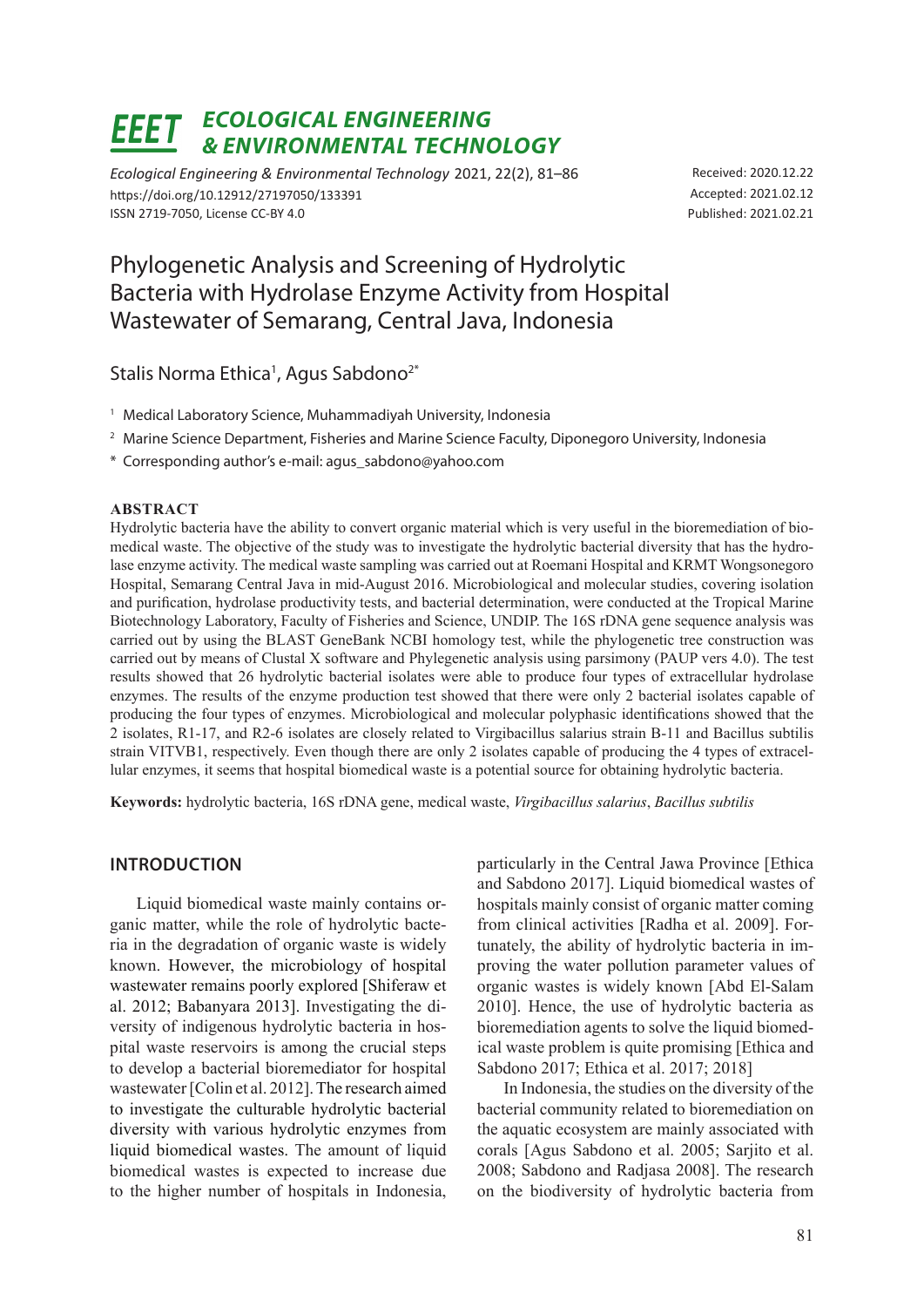hospital waste was reported from several countries. However, the results of the studies achieved were not as intensive as the microorganisms isolated from other wastes. Chitnis et al. [2004] reported on the dynamics of bacterial populations at several waste treatment facilities in India. Likewise, the research conducted by [Anitha and Jayraaj 2012] reported that several types of bacteria isolated from hospital wastewater had the potential to degrade liquid medical wastes. Li and Yu [2015] demonstrated that the bacteria isolated from hypersaline environments are capable of not only producing extra polymer hydrolase enzymes but also exhibit antimicrobial activity.

The genetic diversity of culturable bacteria inhabiting biomedical waste based on bacterial 16S rRNA genes had been reported by Mwaikono [2015] in Tanzania. However, the reported biodiversity study was focused on solid biomedical samples from dumpsite only. To date, there has been barely any report about the hydrolytic bacterial biodiversity from liquid hospital waste reservoirs. Ethica et al. [2018] reported how to obtain hydrolytic bacterial bioremediation agents. Nevertheless, the microbiology of liquid hospital wastewater remains poorly explored. Among the crucial steps to develop a bioremediation agent was to study the diversity of indigenous bacteria [Gagne-Bourgue et al. 2013; Dang et al. 2009]. The diversity of biomedical wastes-degrading bacteria could be identified by their ability to produce various hydrolytic enzymes. Besides, these bacteria could be examined and subsequently used as a bioremediatory agent to decrease the health risk of the biomedical waste from hospitals. Hence, it is urgently needed to investigate the diversity of culturable hydrolytic bacteria from liquid biomedical wastes at two primary reservoirs of different classes of hospitals. This work aimed to investigate the diversity of culturable hydrolytic bacteria with various hydrolytic activities from liquid biomedical wastes.

# **Materials and Methods**

# **Bacterial isolation and hydrolytic activity screening**

Bacterial isolates were screened qualitatively for their hydrolytic activity, DNAase activity, phosphatase activity and Starch hydrolysis, according to the methods as described by Ethica et al. (2017).

### **DNA extraction and 16S rRNA gene amplification**

The DNA from each isolate was extracted from cells by taking bacterial cells from an agar plate, suspended in sterile water (Sigma, Germany), and given the physical treatment of freezing (-70°C) and thawing (95°C). PCR amplification and purification of the 16S rDNA gene from the strain were carried out according to the method of Radjasa et al. [2007]. The PCR mixture contains GoTaq®Green Master Mix Promega (12.5 µl), primer 27 F (1 µL), primer 1492 R (1 µL), template DNA  $(1 \mu l)$ , and ddH2O  $(9.5 \mu l)$  so that the total volume was 25 µl. The primers used for 16S rDNA PCR were universal primers 27F (5'-AGAGTTTGATCMTGGCTCAG-3') and eubacteria specific primers 1492R (5'TACGGY-TACCTTGTTACGACTT-3'). PCR involved performing 30 cycles with denaturation at 94°C for 5 minutes as a hot start, then 30 cycles (denaturation at 94°C for 30 seconds, annealing at 54°C for 60 seconds (1 minute), extension at 72°C for 60 seconds), then extra extension for 2 minutes, and finally  $4^{\circ}$ C ~.

#### **16S rDNA gene sequences**

The results of PCR amplification of the 16S rDNA gene were sequenced at PT. Genetika Science, Jakarta. The results of the sequences were then analyzed for homology using the BLAST database and deposited to GeneBank to obtain the accession number.

#### **Nucleotide sequence accession numbers**

All bacterial sequences reported in this study have an accession numbers LC414157 - LC414181.

# **Phylogenetic analysis**

CLUSTAL X and PAUP\*4.0 software were used to construct a Phylogenetic tree [Swofford 1998].

# **Results and Discussion**

#### **Bacterial hydrolytic activities**

The bacterial isolates were screened for protease, amylase, lipase, and cellulase activities.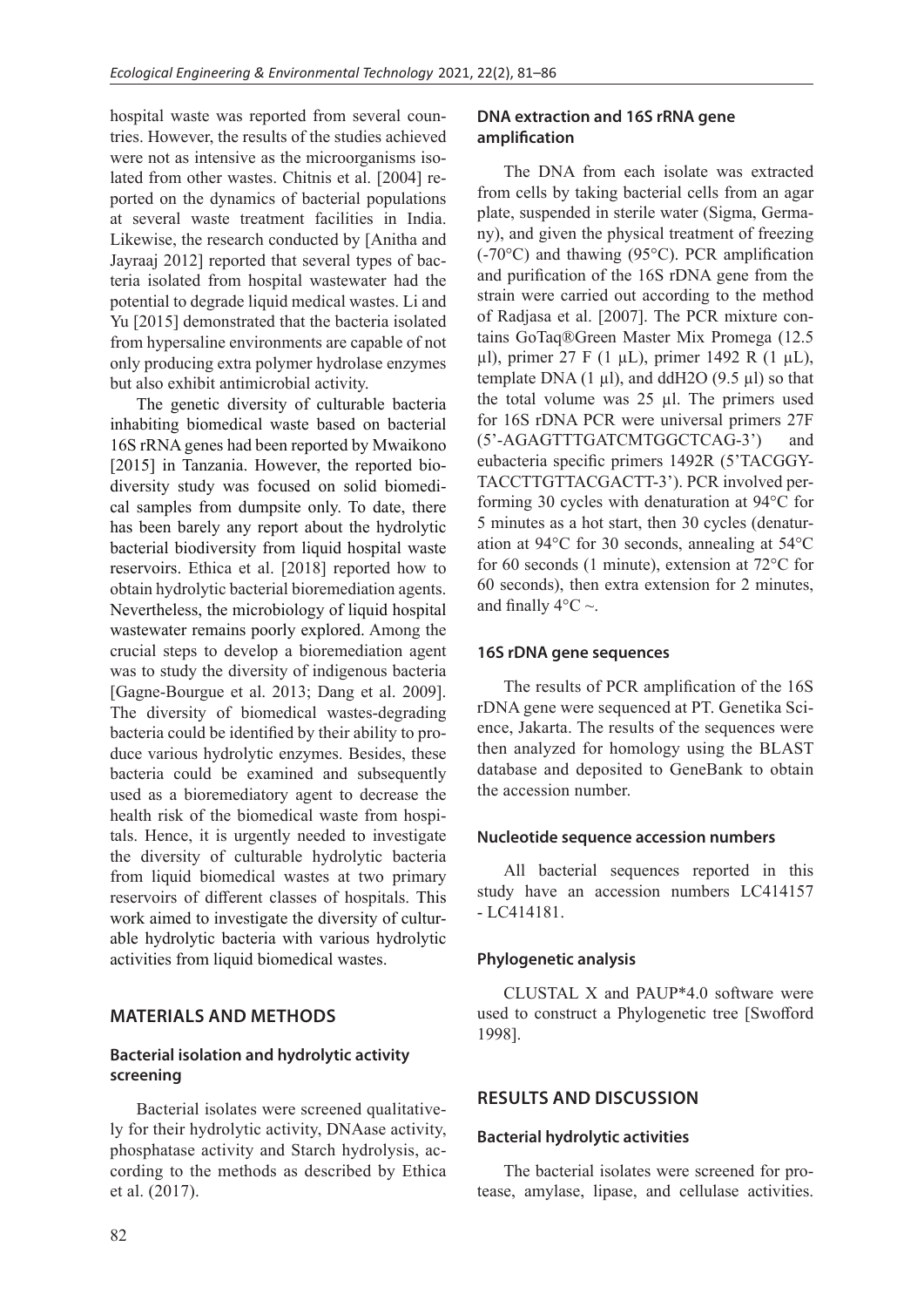| $\Sigma$ active<br>Enzyme | Hydrolytic activity |             |            |              | $\Sigma$ Isolates | Total of isolates |  |
|---------------------------|---------------------|-------------|------------|--------------|-------------------|-------------------|--|
|                           | Lipolytic           | Proteolytic | Amylolytic | Cellulolytic |                   | (%)               |  |
|                           | X                   | $\vee$      | X          | X            | 4                 | 4(15.38)          |  |
| $\overline{2}$            | v                   | $\vee$      | x          | X            | 5                 | 7 (26.92)         |  |
|                           | $\mathsf{x}$        | V           | v          | X            |                   |                   |  |
|                           | X                   | $\vee$      | X          | $\mathsf{V}$ |                   |                   |  |
| 3                         | x                   | $\vee$      | v          | V            | 11                | 13(50.0)          |  |
|                           | v                   | $\vee$      | v          | X            |                   |                   |  |
|                           | v                   | V           | X          | $\mathsf{V}$ |                   |                   |  |
| $\overline{4}$            | V                   | $\vee$      | V          | V            | $\overline{2}$    | 2(7.69)           |  |
| <b>Total</b>              |                     |             |            |              |                   |                   |  |

**Table 1.** Hydrolytic activities of hospital waste isolates (Ethica et al., 2018)

**Note:**  $v - \text{active}, x - \text{no activity}.$ 

Table 1 showed that only two (7.69 %) of 26 of hydrolytic bacterial isolates are capable of producing all those types of hydrolase enzymes. Followed by 13, 7, and 4 isolates which can produce 3, 2, and 1 type of enzymes, respectively.

The protease was produced by all of these strains. Most isolates (50%) possessed multiple hydrolytic activities, including protease, amylase, lipase, and cellulase. The R1-17 and R2-6 isolates were selected for further studies.

Several previous studies of hydrolytic bacteria on the taxonomy and biotechnological applications have been conducted [Sanchez-Porro et al. 2003; Rohban et al. 2009; Baati et al. 2010]. However, limited information on the understanding of the phylogenetic composition of bacterial hydrolytic communities associated with hospital wastewater is available. In this study, we reported that the bacteria isolated from hospital wastewaters possessed multiple hydrolytic activities, including protease, amylase, lipase, and cellulase (Table 1). Ethica et al. [2017] and Ferreira et al. [2011] reported that the primary inlet of hospitals is a promising source of cultivable hydrolytic bacteria. Similar results were also reported on extensively exploited hydrolytic activities of bacteria from various environmental sources, such as hypersaline soils [Sorokin et al. 2017; Sanchez-Porro et al. 2003] deep-sea sediment [Dang et al. 2009], Sea Arctic ice [Groudieva et al. 2004] and lake [Rohban et al. 2009].

#### **16S rRNA gene sequence identification**

Table 2 showed that all strains belong to the *Bacillus* genera, except 3 isolates (R1-11, R1-17, and R2-1) which are identified as the *Virgibacillus*  genera. The phylogenetic tree R2-6 and R1-17 isolates represent the *Bacillus* and *Virgibacillus,*  respectively, and the related members from these genera were constructed as shown in Figure 1.

All sequences reported in this study have the Accession Numbers LC414157 to LC414181. In general, this study showed the presence of an abundant hydrolytic bacterial community from the *Bacillus* group in liquid biomedical waste of hospitals. A total of 26 isolates can produce one to three types of enzymes. Four hydrolytic enzyme activities were achieved by the R1-17 and R2-6 isolates. Phylogenetic analyses showed that the R1-17 and R2-6 isolates are closely related to the *Virgibacillus salarius* strain B-11 and the *Bacillus subtilis* strain VITVB1, respectively (Figure 1). Different results from some previous studies showed that most of the poly-hydrolytic bacteria isolated from hypersaline environments belonged to Firmicutes and Actinobacteria [Sorokin et al. 2017], Salinivibrio [Sanchez-Porro et al. 2003], and Halomonas [Ruginescu et al. 2019]. These isolates might be explored further for the production of bioremediation agents. Cammarota and Freire [2006] reported the use of hydrolytic enzymes to treat wastewater with high oil and grease content.

#### **Conclusion**

The results of this study demonstrate that the biodiversity of bacteria isolated from the hospital wastewater has hydrolytic activity. All bacterial strains showed positive activity for hydrolytic enzymes like protease. *Bacillus* was the dominating genus from the hospital liquid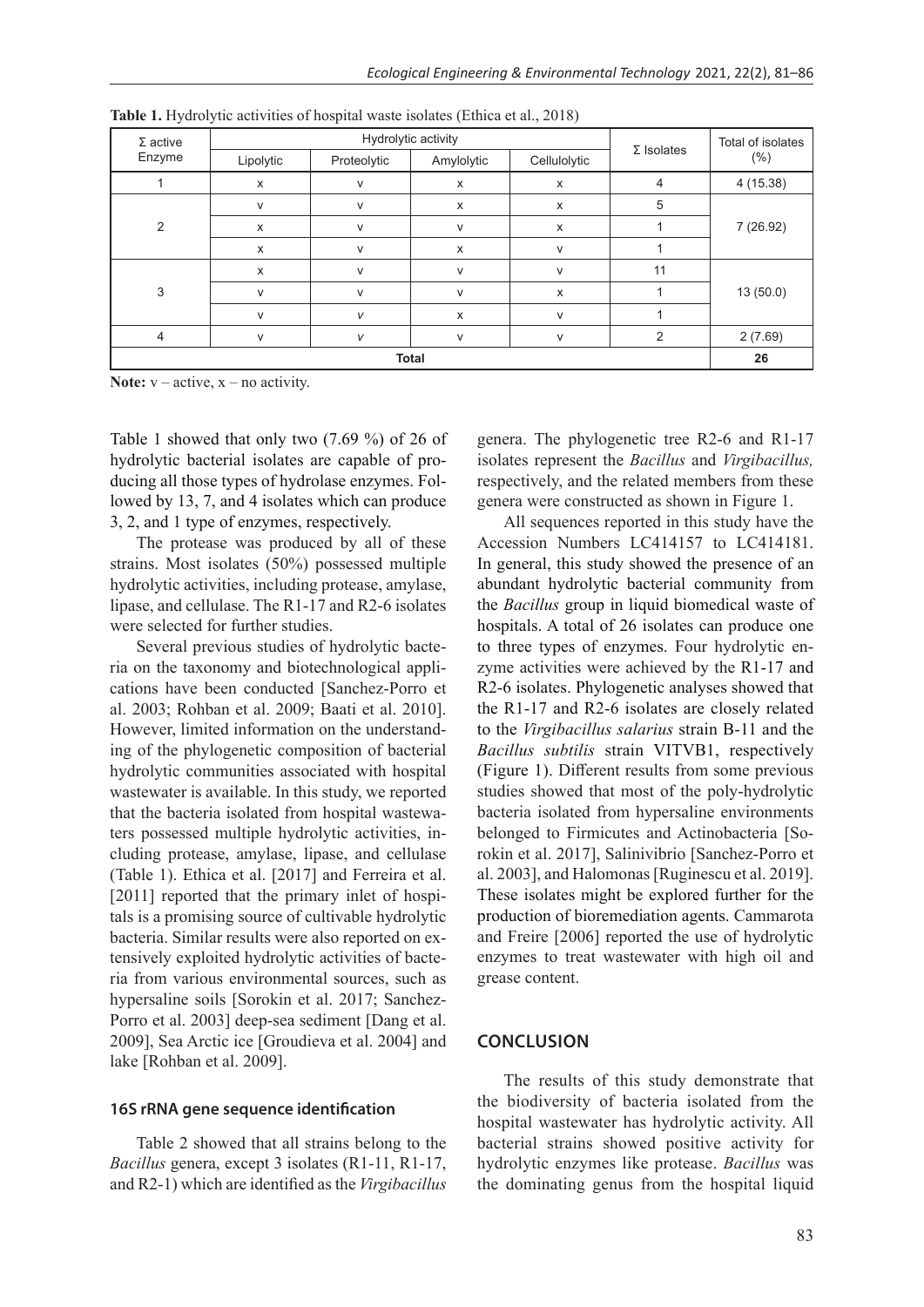

**Figure 1.** A phylogenetic tree based on the 16S rRNA gene sequences between R2-6 and R1-17 isolates belonging to the genus *Bacillus*, *Virgibacillus*, and the related members from these genera. *Thermococcus* gammatolerans strain FJ3, taken as an outgroup, was used to root the tree

| No.            | Isolate            | Acc. No.   | Closely related                         | Similarity, % | Acc. No.  |
|----------------|--------------------|------------|-----------------------------------------|---------------|-----------|
| 1              | $R1-1$             | CP029070-1 | Bacillus amyloliquefaciens strain ALB69 | 100           | LC414157  |
| 2              | R <sub>1</sub> -2  | CP029070-1 | Bacillus amyloliquefaciens strain ALB69 | 100           |           |
| 3              | R <sub>1</sub> -3  | CP029070-1 | Bacillus amyloliquefaciens strain ALB69 | 100           | LC414158  |
| $-4$           | R <sub>1-4</sub>   | CP021888-1 | Bacillus velezensis strain SRCM100072   | 100           | LC414159  |
| 5              | R <sub>1-5</sub>   | MF612168-1 | Bacillus anthracis strain LOS6          | 99            | LC414160  |
| 6              | R <sub>1-6</sub>   | CP029070-1 | Bacillus amyloliquefaciens strain ALB69 | 99            | LC414161  |
| $\overline{7}$ | R <sub>1-7</sub>   | MF083049-1 | Bacillus anthracis strain USW-ERY-2     | 100           | LC414162  |
| 8              | R <sub>1-8</sub>   | KX369292-1 | Bacillus sp- M2-12(2016)                | 100           | LC414163  |
| 9              | R <sub>1-9</sub>   | MF083049-1 | Bacillus anthracis strain USW-ERY-2     | 100           | LC414164  |
| 10             | R <sub>1</sub> -10 | MG027637-1 | Bacillus cereus strain VBE41            | 99            | LC414165  |
| 11             | R <sub>1</sub> -11 | LC385622-1 | Virgibacillus sp- TKC 166               | 99            | LC414166  |
| 12             | R <sub>1</sub> -12 | CP029070-1 | Bacillus amyloliquefaciens strain ALB69 | 99            | LC414167  |
| 13             | R <sub>1</sub> -13 | MF079281-1 | Bacillus pumilus strain NES-CAP-1       | 100           | LC414168  |
| 14             | R <sub>1</sub> -14 | CP029070-1 | Bacillus amyloliquefaciens strain ALB69 | 99            | LC414169  |
| 15             | R <sub>1</sub> -15 | MH362700-1 | Bacillus subtilis strain ZGL14          | 100           | LC414170  |
| 16             | R1-16              | KX129756-1 | Bacillus sp- CBE330-AF 5                | 99            | LC414171  |
| 17             | R <sub>1</sub> -17 | LC385622-1 | Virgibacillus sp- TKC 166               | 100           | LC414172  |
| 18             | $R2-1$             | LC385622-1 | Virgibacillus sp- TKC 166               | 100           | LC414173  |
| 19             | $R2-2$             | KY750686-1 | Bacillus toyonensis strain DFT-2        | 99            | LC414174  |
| 20             | $R2-3$             | JX854556-1 | Bacillus amyloliquefaciens strain MG1   | 99            | LC4141675 |
| 21             | $R2-4$             | KY750688-1 | Bacillus cereus strain DFT-4            | 99            | LC4141676 |
| 22             | R <sub>2</sub> -5  | MG988279-1 | Bacillus sp- (in: Bacteria) strain PC-3 | 100           | LC414177  |
| 23             | $R2-6$             | CP020915-1 | Bacillus subtilis strain 50-1           | 100           | LC414178  |
| 24             | R <sub>2</sub> -7  | MF280167-1 | Bacillus velezensis strain JS25R        | 99            | LC414179  |
| 25             | R <sub>2</sub> -8  | LC055679-1 | Bacillus sp- GG3(2015)                  | 99            | LC414180  |
| 26             | R2-9               | MF280167-1 | Bacillus velezensis strain JS25R        | 99            | LC414181  |

**Table 2.** The results of homology BLAST analyses of 26 bacterial isolates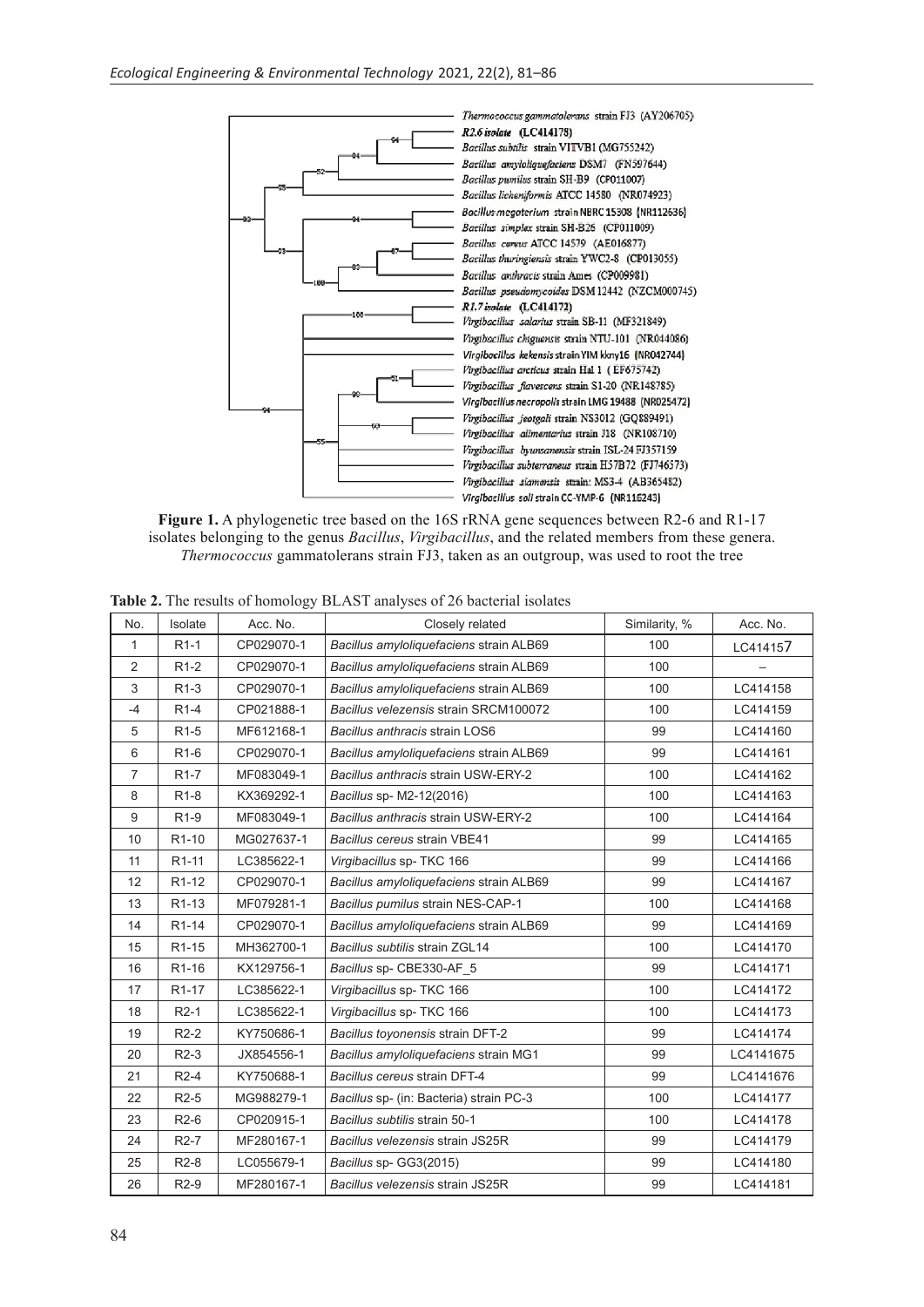wastewater. The *Virgibacillus salarius* strain R1-17 and *Bacillus subtilis* strain R2-6 have four hydrolytic enzyme activities. Therefore, further studies will be focused on the hydrolase enzyme characterization produced by these bacteria for their potential application as a bioremediation agent for hospital wastewater.

#### **Acknowledgment**

The authors would like to thank Kementerian Riset Teknologi dan Pendidikan Tinggi for financial support through the 2017-2018 postdoctoral research grant scheme, Penelitian Pasca Doktor (PPD), contract number of 006/SP2H/ LT/DRPM/II/2016.

#### **References**

- 1. Abd El-Salam, M.M. 2010. Hospital waste management in El-Beheira Governorate, Egypt. Journal of Environmental Management, 91(3), 618–29.
- 2. Anitha, J., and Jayraaj, I.A. 2012. Isolation and identification of bacteria in biomedical wastes (BMW). International Journal of Pharmacy and Pharmaceutical Sciences, 4(5), 386–88.
- 3. Baati, H., Amdouni, R., Gharsallah, N., Sghir, A., and Ammar, E. 2010. Isolation and characterization of moderately halophilic bacteria from Tunisian Solar Saltern. Current Microbiology, 60(3), 157–61.
- 4. Babanyara, Y. 2013. Poor medical waste management (MWM) practices and its risks to human health and the environment: A literature review. Int J Environ Ealth Sci Eng, 11(7), 1–8.
- 5. Cammarota, M.C., and Freire, D.M.G. 2006. A review on hydrolytic enzymes in the treatment of wastewater with high oil and grease content. Bioresource Technology, 97(17), 2195–2210.
- 6. Chitnis, V., Chitnis, S., Vaidya, K., Ravikant, S., Patil, S., and Chitnis, D.S. 2004. Bacterial population changes in hospital effluent treatment plant in Central India. Water Research, 38(2), 441–47.
- 7. Colin, V.L., Villegas, L.B., and Abate, C.M. 2012. Indigenous microorganisms as potential bioremediators for environments contaminated with heavy metals. International Biodeterioration & Biodegradation, 69(April), 28–37.
- 8. Dang, H., Zhu, H., Wang, J., and Li, T. 2009. Extracellular hydrolytic enzyme screening of culturable heterotrophic bacteria from deep-sea sediments of the Southern Okinawa Trough. World Journal of Microbiology and Biotechnology, 25(1), 71–79.
- 9. Ethica, S.N., Muchlissin, S.I., Saptaningtyas, R., and Sabdono, A. 2017. Sampling mikrobiologi

limbah biomedis rumah sakit di kota Semarang Jawa Tengah. In: Prosiding Seminar Nasional & Internasional,. Vol. 1.

- 10. Ethica, S.N., Muchlissin, S.I., Saptaningtyas, R., and Sabdono, A. 2018. Protease producers predominate cultivable hydrolytic bacteria isolated from liquid biomedical waste. Asian Journal of Chemistry, 30(9), 2035–2038.
- 11. Ethica, S.N., and Sabdono, A. 2017. Bio-remediation potential of hydrolytic bacteria isolated from hospital liquid biomedical waste in Central Java. In: Proceedings of the 3rd World Congress on New Technologies (NewTech'17) Rome, Italy, June  $6-8$ , 2017, Paper No. ICBB 111.
- 12. Ferreira, A.E., Marchetti, D.P., Oliveira, L.M. De, Gusatti, C.S., Fuentefria, D.B., and Corção, G. 2011. Presence of OXA-23-producing isolates of acinetobacter baumannii in wastewater from hospitals in Southern Brazil. Microbial Drug Resistance, 17(2), 221–27.
- 13. Gagne-Bourgue, F., Aliferis, K.A., Seguin, P., Rani, M., Samson, R., and Jabaji, S. 2013. Isolation and characterization of indigenous endophytic bacteria associated with leaves of switchgrass (P*anicum Virgatum* L.) cultivars. Journal of Applied Microbiology, 114(3), 836–53.
- 14. Groudieva, T., Kambourova, M., Yusef, H., Royter, M., Grote, R., Trinks, H., and Antranikian, G. 2004. Diversity and cold-active hydrolytic enzymes of culturable bacteria associated with arctic sea ice, Spitzbergen. Extremophiles, 8(6), 475–88.
- 15. Li, X., and Yu, Y.H. 2015. Biodiversity and screening of halophilic bacteria with hydrolytic and antimicrobial activities from yuncheng Salt Lake, China. Biologia, 70(2).
- 16. Mwaikono, K.S., Maina, S., Sebastian, A., Kapur, V., and Gwakisa, P. 2015. 16S RRNA amplicons survey revealed unprecedented bacterial community in solid biomedical wastes. American Journal of Microbiological Research, 3(4), 135–43.
- 17. Radha, K., Kalaivani, K., and Lavanya, R. 2009. A case study of biomedical waste management in hospitals. Global Journal of Health Science, 1(1), p. 82.
- 18. Radjasa, O.K., Martens T., Grossart H.-P., Brinkhoff T., Sabdono A., and Simon M. 2007. Antagonistic activity of a marine bacterium pseudoalteromonas luteoviolacea TAB4.2 associated with coral *Acropora* Sp. Journal of Biological Sciences, 7(2), 239–46.
- 19.Rohban, R., Amoozegar, M.A., and Ventosa, A. 2009. Screening and Isolation of Halophilic Bacteria Producing Extracellular Hydrolyses from Howz Soltan Lake, Iran. Journal of Industrial Microbiology & Biotechnology, 36(3), 333–40.
- 20.Ruginescu, R., Purcărea, C., Dorador, C., Lavin, P., Cojoc, R., Neagu, S., Lucaci, I., and Enache, M. 2019. Exploring the Hydrolytic Potential of